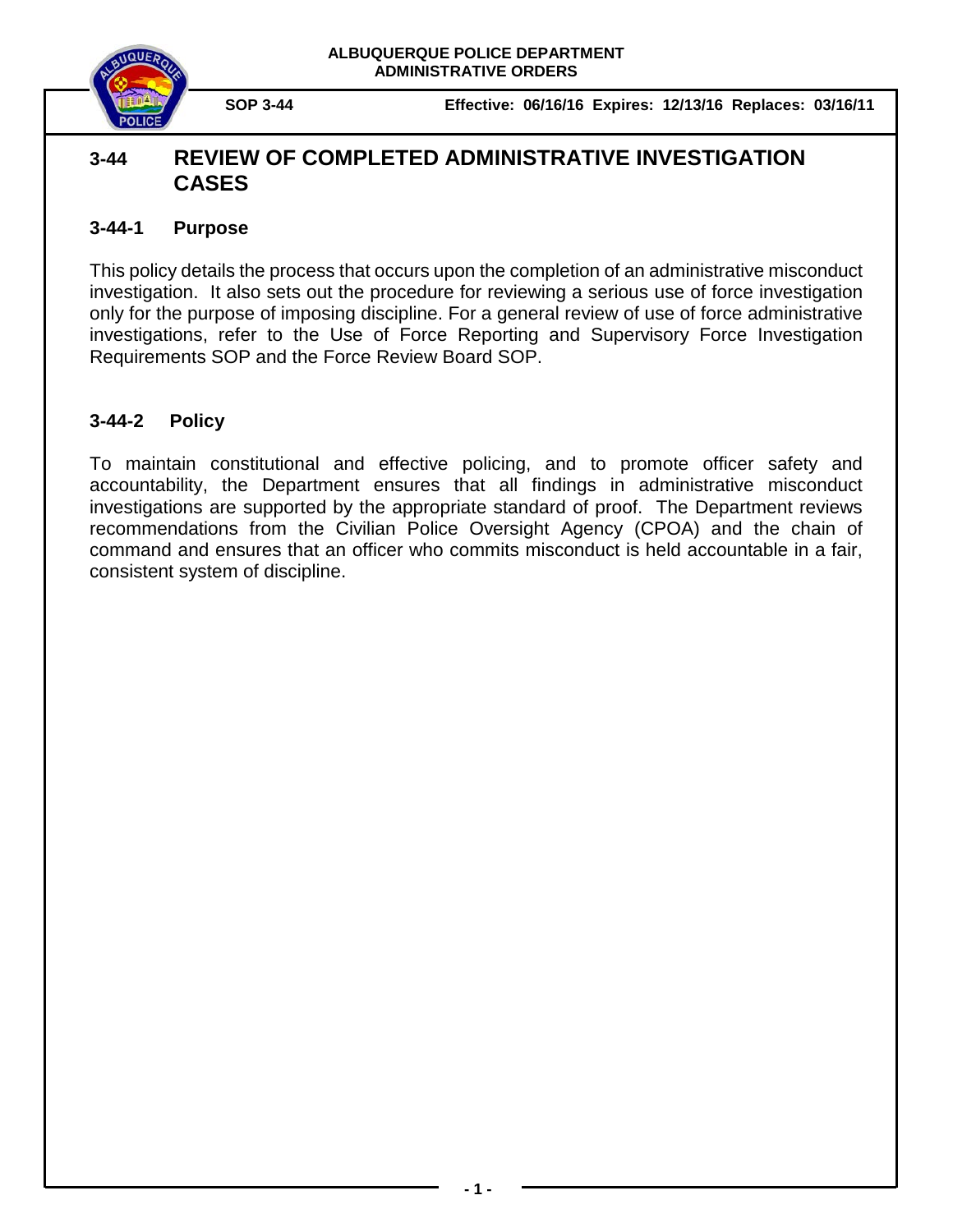#### **ALBUQUERQUE POLICE DEPARTMENT ADMINISTRATIVE ORDERS**



**SOP 3-44 Effective: 06/16/16 Expires: 12/13/16 Replaces: 03/16/11**

### **3-44-3 Definitions**

A. Bureau Head

This is a Deputy Chief or Major responsible for overseeing a Bureau within the department.

B. Chart of Sanctions

This is a matrix listing disciplinary sanctions based on the level of offense and the number of offenses committed within a given time period. The Chart of Sanctions is part of the Discipline System SOP. The chart identifies the specific violation and disciplinary penalty if there is culpability.

C. CIRT

Acronym for Critical Incident Response Team

D. Civilian Police Complaints (CPCs)

Civilian police complaints are complaints originating externally from non-Department personnel.

E. Civilian Police Oversight Agency (CPOA)

This is an independent entity created by city of Albuquerque municipal ordinance Section 9-4-1 through 9-4-14 to provide an effective civilian oversight function for the Albuquerque city police so as to promote police officer accountability and to protect rights of Albuquerque's citizens. It maintains operational independence from both the City Council and the City of Albuquerque's administration, and is charged with the responsibility of investigating all citizen complaints concerning police conduct.

F. Clear and Convincing Standard

A fact is established by a clear and convincing standard when the fact is highly and substantially more probable to be true than not and the reviewer must have a firm belief or conviction in its factuality.

G. Division Head

This is a Commander or civilian equivalent responsible for overseeing and operating a Department Division.

H. IAS

Acronym for Internal Affairs Section.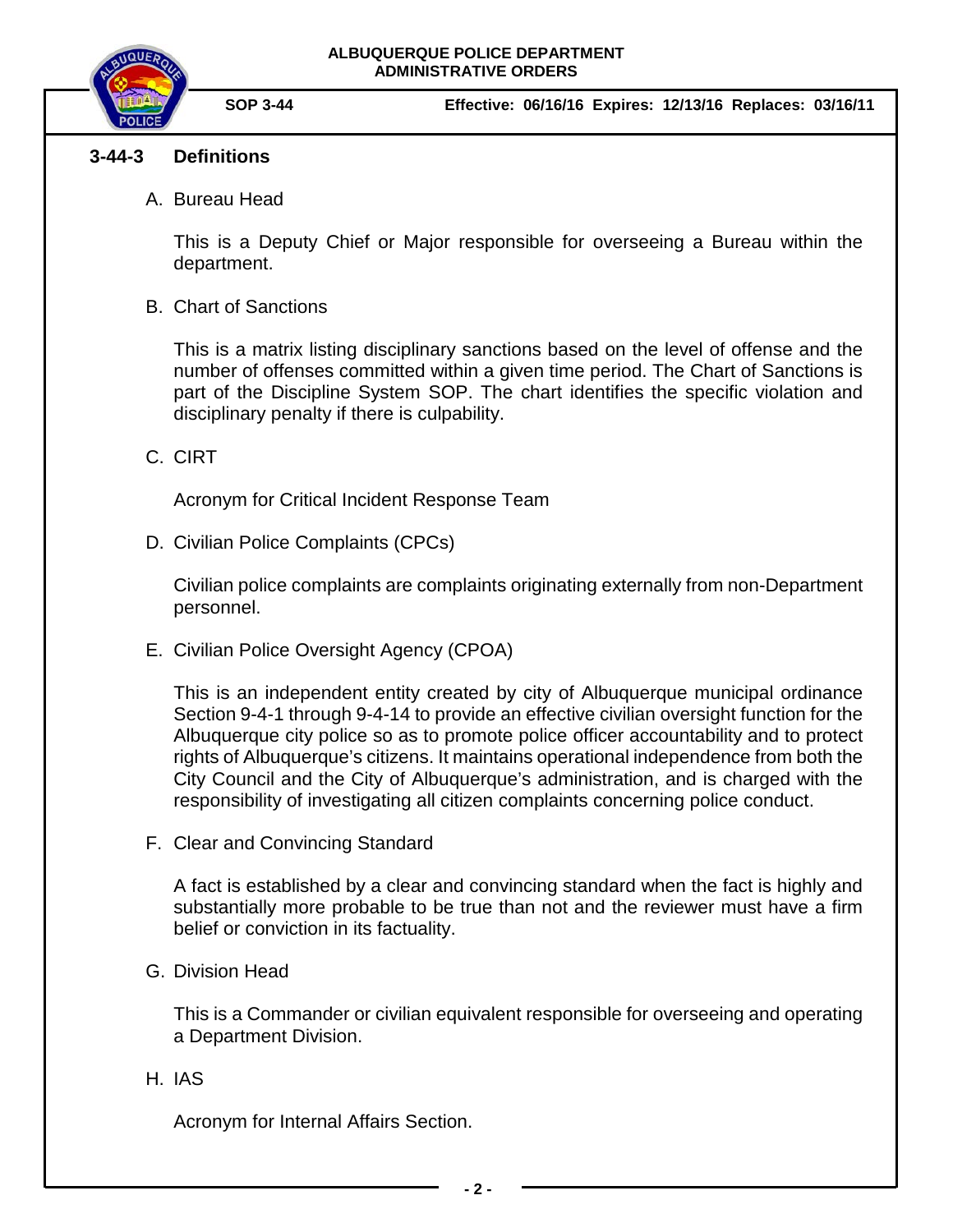

I. OIS

**SOP 3-44 Effective: 06/16/16 Expires: 12/13/16 Replaces: 03/16/11**

- Acronym for officer involved shooting.
- J. Preponderance of Evidence

A fact is established by a preponderance of evidence when it is shown that the fact is more likely true than not true. Preponderance means the greater weight of evidence, taking into consideration the quality and persuasiveness of the evidence, not the number of witnesses or exhibits.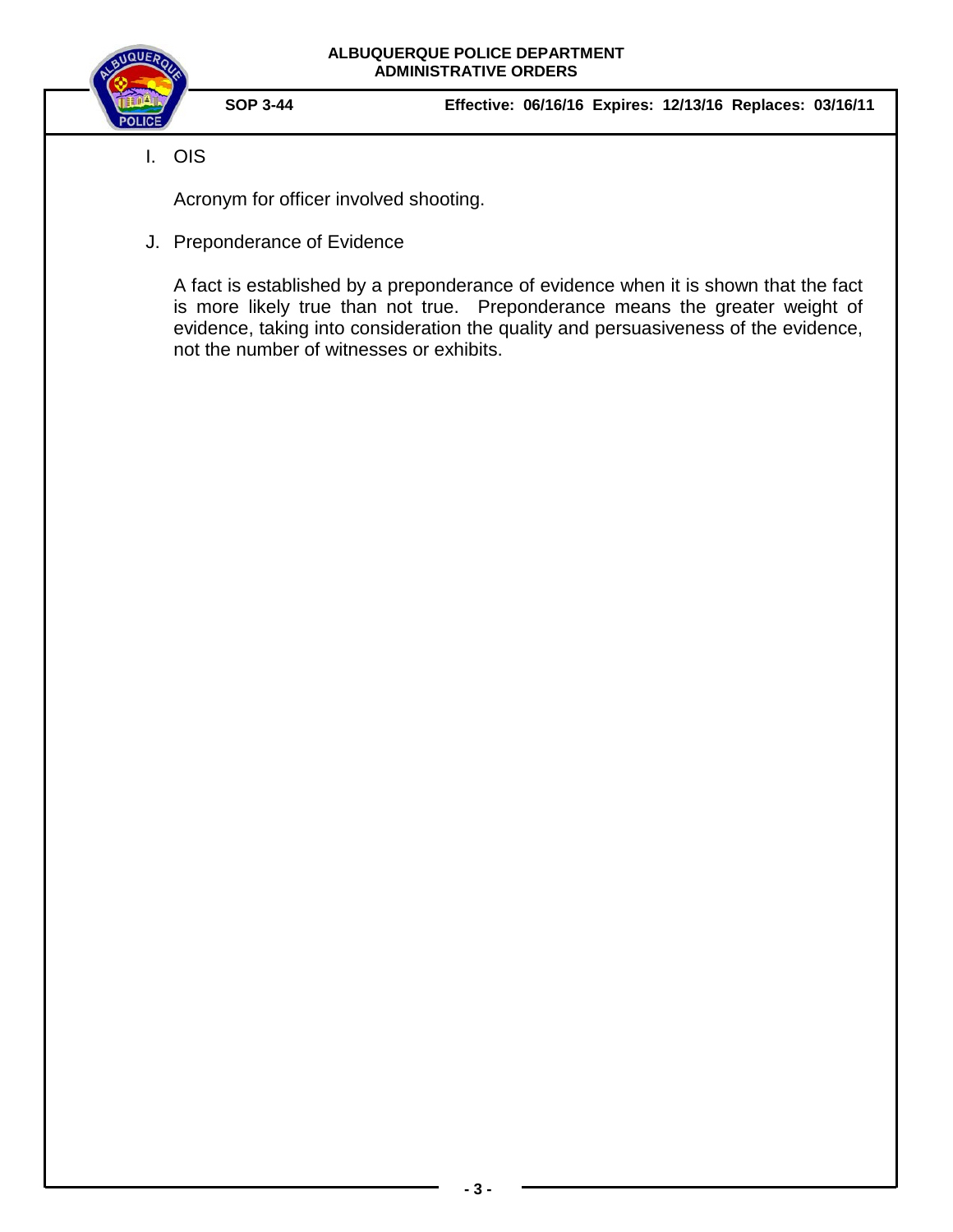

**5**

- 
- **SOP 3-44 Effective: 06/16/16 Expires: 12/13/16 Replaces: 03/16/11**

### **3-44-4 Procedures**

A. Timelines

An investigation conducted by the IAS or the by CPOA is completed within 90 days following initiation of the complaint investigation. The 90-day period does not include review time. An extension of time for completion of the investigation may be granted for a maximum of 30 days. The request for an extension must be in writing and approved by the Chief. Review and final approval of the investigation, and the determination and imposition of the discipline, is made within 30 days following completion of the investigation. An extension may be granted in extenuating circumstances, such as military deployments, officer hospitalizations, and extended absences, upon agreement by the Chief of Police or his designee and the employee or his/her representative.

B. Types of Investigations and Process

The process for review of an investigation depends on the type of complaint and the nature of the investigation.

1. An administrative Investigation of Civilian Police Complaints (CPCs)

CPCs are investigated by the CPOA and forwarded to IAS to initiate a review by the chain of command and if the complaint is sustained, to impose discipline.



2. Administrative Investigations of Misconduct (other than a serious use of force)

An administrative investigation of misconduct that does not involve a serious use of force is investigated by IAS (or the chain of command in cases of minor misconduct) and reviewed by the chain of command before the Chief or designee imposes appropriate discipline, if discipline is warranted.

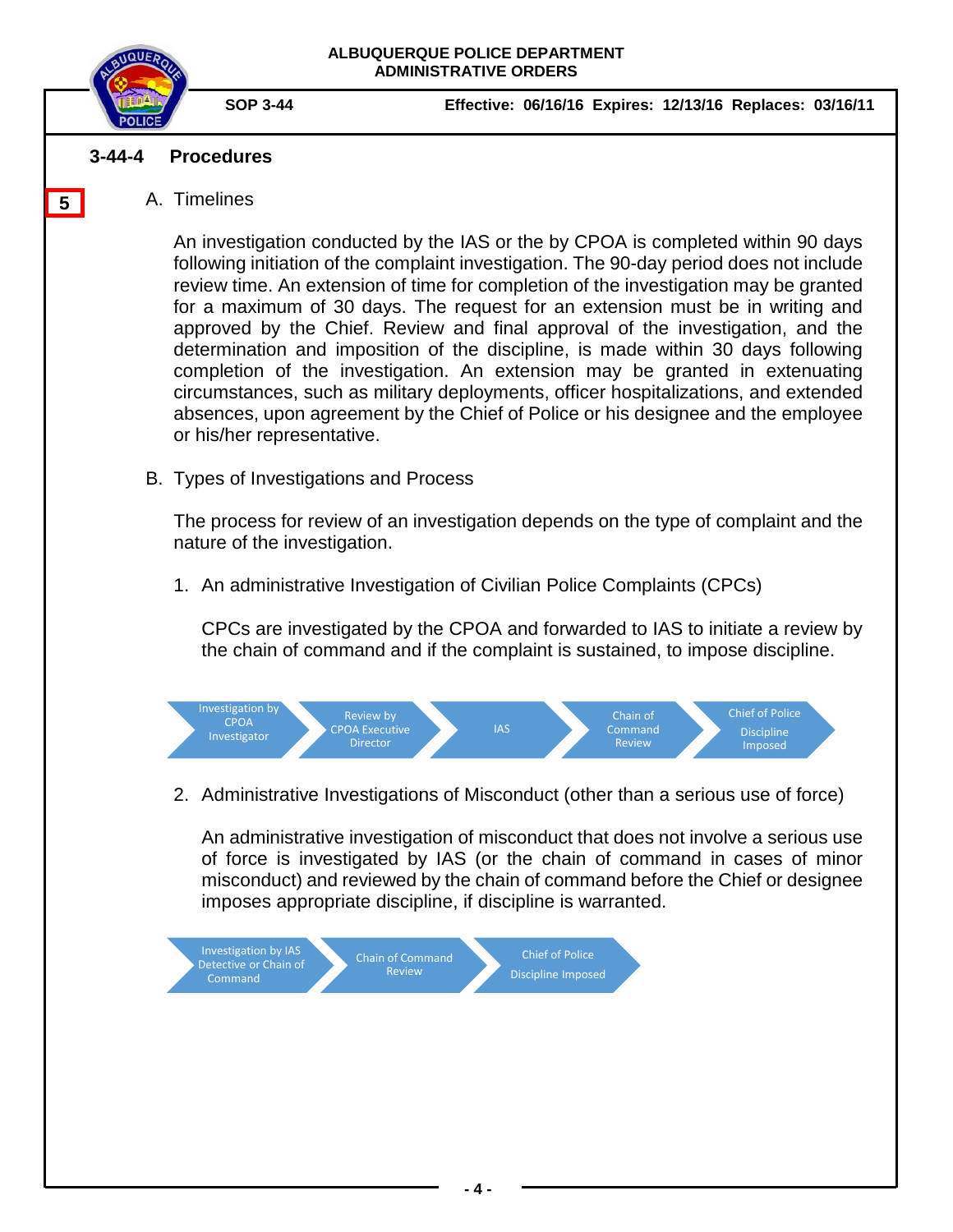

**SOP 3-44 Effective: 06/16/16 Expires: 12/13/16 Replaces: 03/16/11**

3. An administrative Investigation of Serious Use of Force (including OIS)

A serious use of force is investigated by CIRT. The IAS handles all aspects of the investigation relating to the imposition of discipline. A serious use of force investigation is forwarded to the CPOA for review and a recommendation as to discipline if discipline is warranted. The CPOA returns its recommendation to IAS for review by the chain of command and imposition of appropriate discipline by the Chief or designee.



C. Role of Internal Affairs Section in Case Review

IAS is the record-keeper of administrative investigation records. IAS is the point of contact with the CPOA to ensure consistency and proper tracking of the investigation. Upon completing the review of the administrative investigation, IAS updates required information into the early intervention system. Upon receipt of the final decision from the chain of command, IAS takes appropriate steps to impose discipline if discipline is warranted.

- D. Review by CPOA Executive Director
	- 1. The CPOA's review of investigations is not governed by this policy but instead by Section 9-4-1 Revised Ordinance of Albuquerque (1994) and CPOA Policies & Procedures. This policy discusses CPOA's review process for informational purposes and because of how that process impacts APD's functions and responsibilities.
	- 2. The CPOA Executive Director reviews CPC investigations by CPOA investigators and CIRT investigations of serious use of force (including OIS cases).
	- 3. The CPOA Executive Director proposes findings and recommendations regarding discipline against an officer involved in the incident. The Police Oversight Board reviews and makes a final decision adopting or rejecting the proposed findings and recommendation for discipline to the Chief.
	- 4. The CPOA Executive Director routes the case and Police Oversight Board's decision and recommendation to IAS.
- E. Review by Chain of Command
	- 1. All investigatory cases, once completed by a supervisor, IAS and/or CPOA, will be forwarded to the investigated employee's Division Head for review.
	- 2. The Division Head reviews the SOP sections which refer to the alleged misconduct and may add additional SOP sections if appropriate.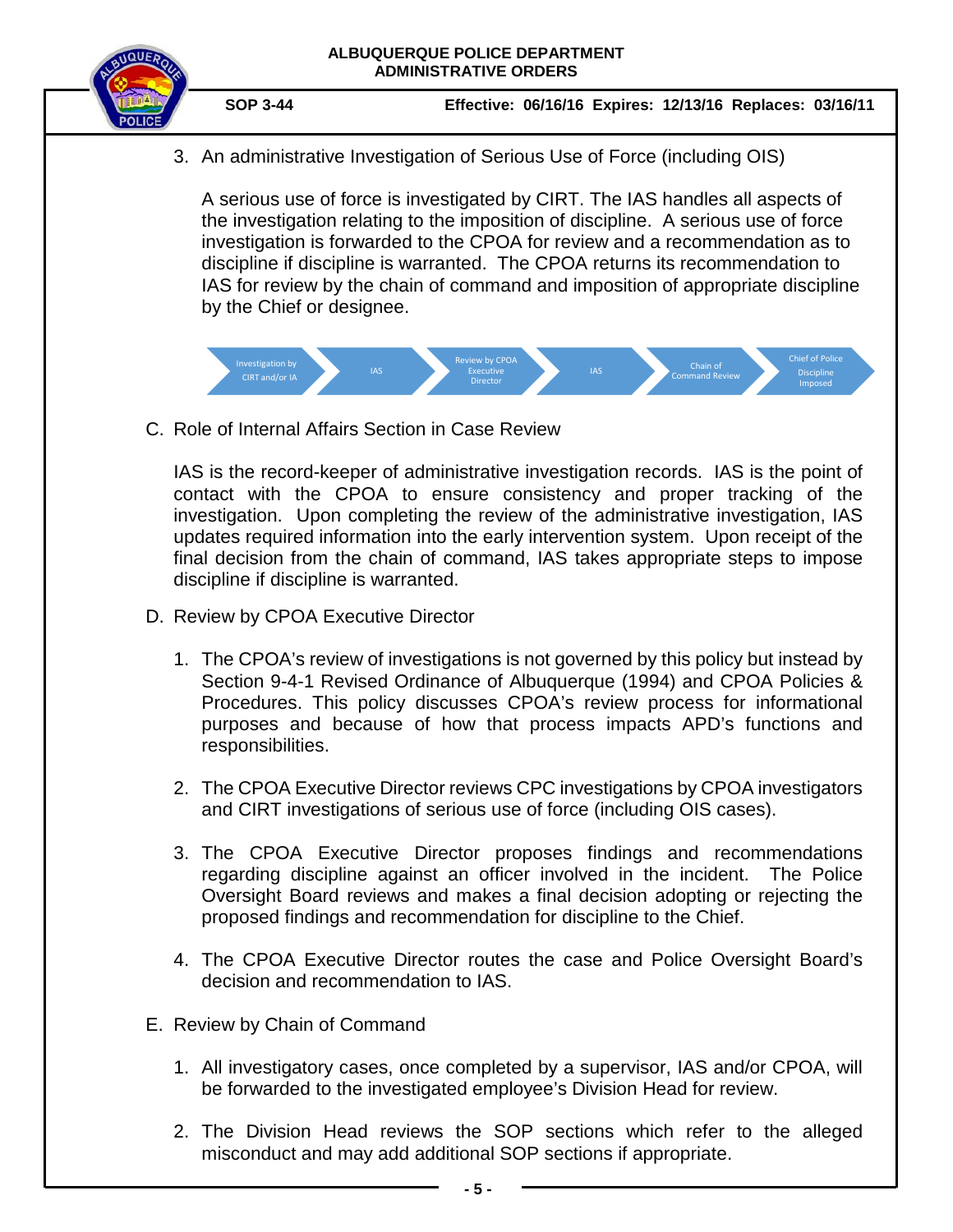### **ALBUQUERQUE POLICE DEPARTMENT ADMINISTRATIVE ORDERS**



**SOP 3-44 Effective: 06/16/16 Expires: 12/13/16 Replaces: 03/16/11**

- 3. The investigated employee's Division Head notes whether the Division Head does or does not concur that the findings are supported by a preponderance of the evidence (or for findings that allegations are unfounded, a clear and convincing standard). For investigations in which CPOA recommends discipline, the Division Head notes whether he or she agrees with the CPOA's recommended discipline. For other cases, the Division Head recommends discipline based on the Chart of Sanctions. The Division Head consults with other members of investigated employee's chain of command regarding recommendations.
	- a. The Division Head lists and considers all mitigating and aggravating circumstances.
	- b. If the Division Head recommends discipline that deviates from the Chart of Sanctions, the Division Head includes a detailed justification for the recommended deviation.
	- c. The Division Head considers whether non-disciplinary corrective action, such as counseling or re-training is also appropriate.
	- d. The Division Head ensures that the investigation and report is complete, thorough, and impartial. If it is not, the Division Head will articulate any problems and send the case back to the investigator to address deficiencies.
	- e. The Division Head forwards this recommendation, attached to the completed file, to the appropriate Bureau Head.
	- f. The Bureau Head reviews the file and recommendation regarding findings and discipline.
	- g. The Bureau Head ensures that the investigation and report is complete, thorough, and impartial. If it is not, the Bureau Head will articulate any problems and send the case back to the Division Head to address deficiencies.
	- h. The Bureau Head makes the final decision regarding findings and discipline if he/she determines that the appropriate level of discipline is a level less than or equal to a 39-hour suspension, unless this decision is inconsistent with the IAS's findings or with CPOA's findings and recommendation.
	- i. If the appropriate level of discipline is equal to or greater than a 40-hour suspension, or if the Bureau Head's decision is inconsistent with the findings of IAS or with the findings and recommendation of the CPOA, the final decision is made by the Chief or Assistance Chief, as explained below.
	- j. If the Bureau Head issues a final decision, he/she routes the file and decision to IAS for its records and imposition of discipline if warranted.
	- k. If the Bureau Head does not issue a final decision, he/she indicates concurrence or non-concurrence with the proposed findings and recommendation and forwards the file to the Chief or Assistant Chief for final disposition. The Bureau Head ensures that the file includes appropriate documentation regarding any mitigating and aggravating circumstances, deviations from the Chart of Sanctions, and any disagreement with IAS's or CPOA's findings or recommendation for discipline.